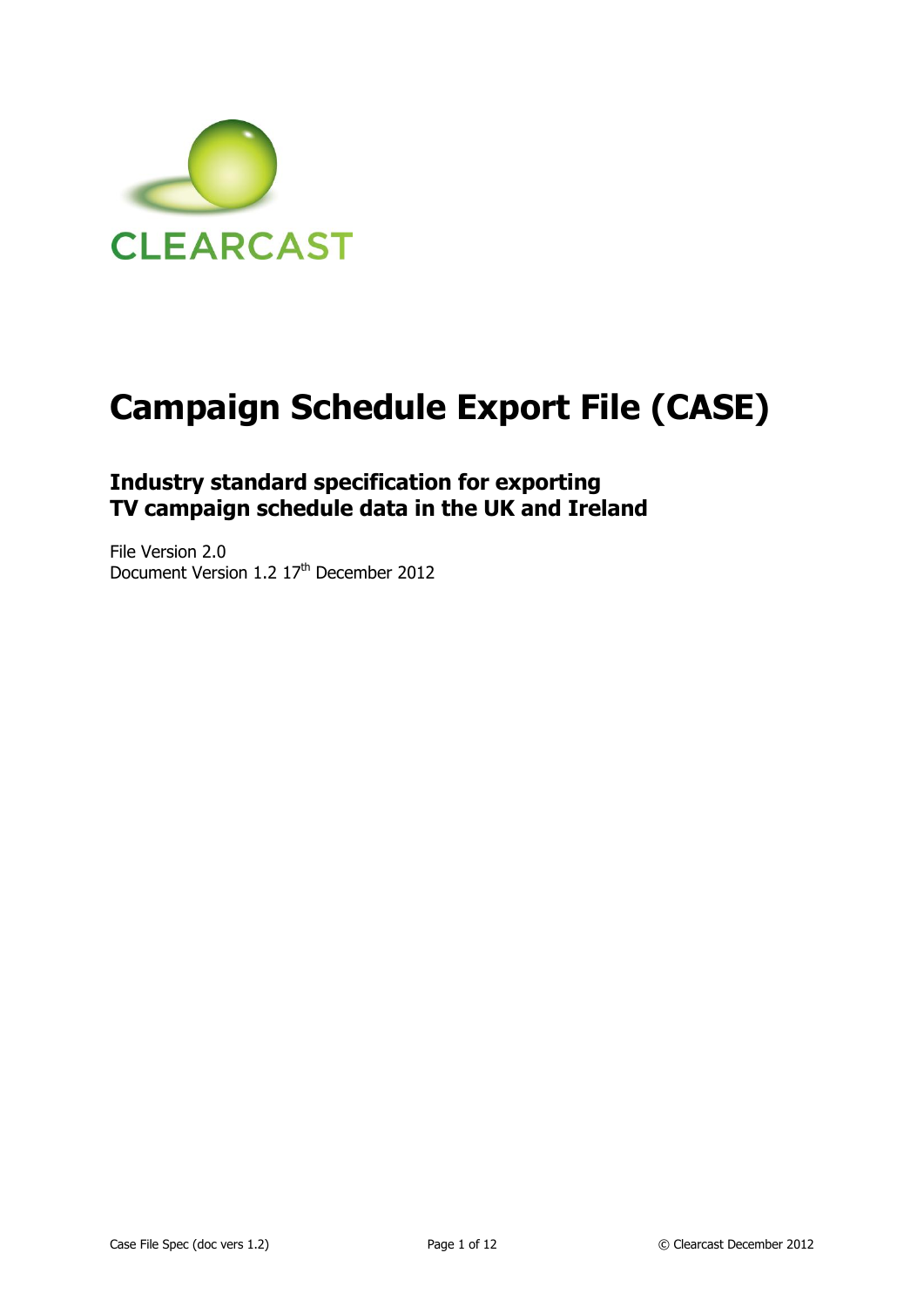#### **Introduction**

In Oct 1989 at the first meeting of the Electronic Communication Working Party it was agreed that there should be an industry standard for all parties to use when sending electronic campaign schedules data between each other.

The original specification was updated in June 1999. Version 2 of the file format included amendments to take account of changes to the BARB specifications for the BARB contract effective from 2002. It has been effective since 1 November 2001.

The specification included in this document is the current agreed standard file format for the purpose of sending electronic campaign schedule data between broadcasters and other agreed parties. As of November 2009, Clearcast have taken responsibility for this file format and this document, which makes no changes to the existing specification, is version 1.2 of what will now be known as the CASE specification. As there was several different draft versions of v1.1 in circulation, this version makes no changes to the specification of the finally approved  $v1.1$  but has been created to ensure there is only one version of the V1.2 document. The file specification version remains v2.0.

#### **Roadmap for Future change**

Three stages of future specification development are currently envisaged:

- 1. Inclusion of the Approval version number.
- 2. Updating the specification for the new BARB standard demographics from the BARB 2010 specification. These will replace the existing demographic codes in the specification.
- 3. Reviewing and updating the file specification, including potentially superseding the CSV format with an xml format.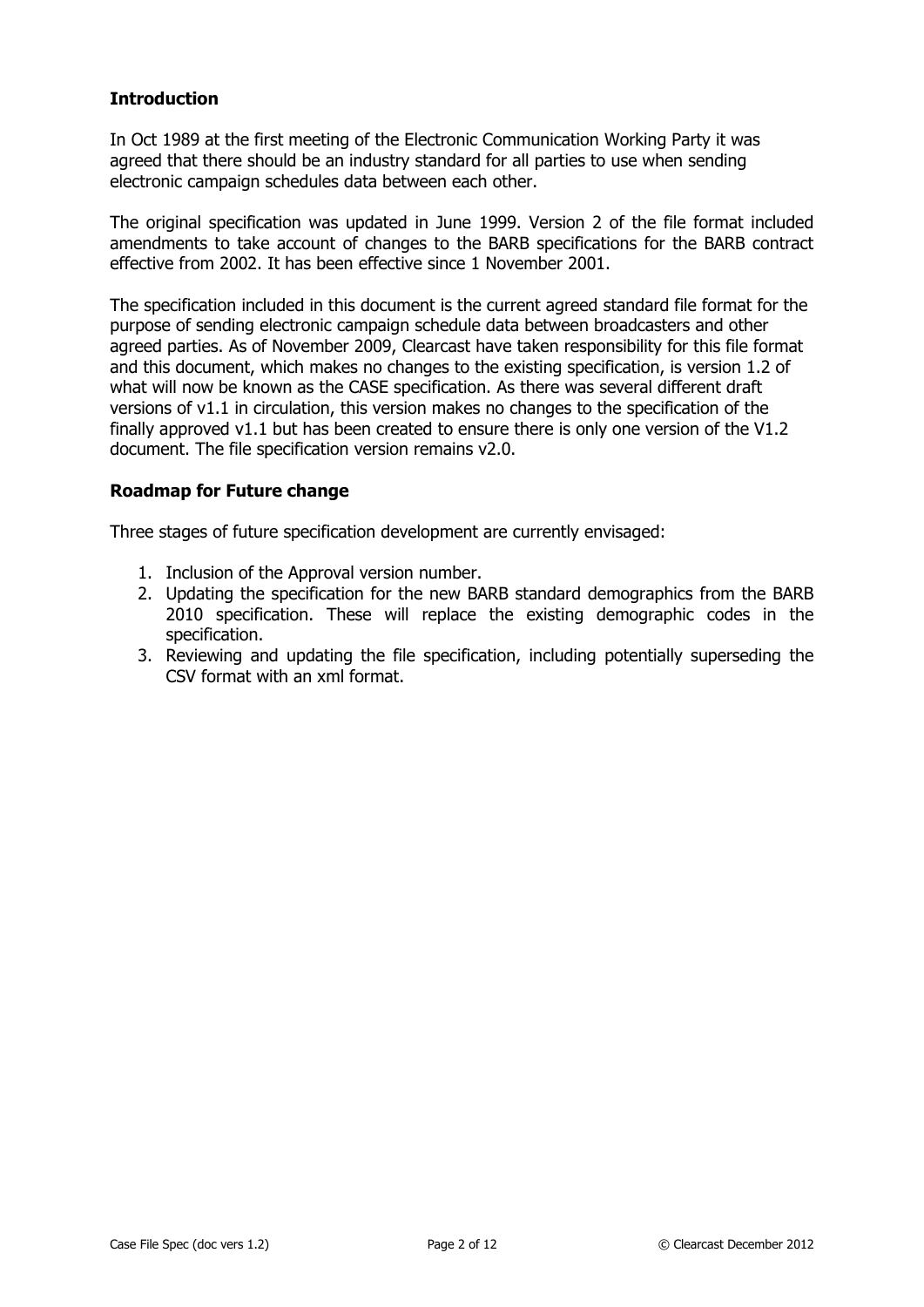### **CASE FILE SPECIFICATION.**

#### **File format**

All files will be comma separated, CSV. Whilst there are maximum lengths for each field, being a CSV file there is no need to pad short data in fields with spaces. Commas must not be present within field values. Records are delimited by either a Windows (Char  $13 +$  Char 10) or a UNIX (Char 10) new line. The mandatory nature of the presence of a field value within the file is indicated in the M(andatory)/O(ptional) column.

| <b>Addressing Record - Type</b><br>01 |    |                                   |                              |                                 |                                                                           |
|---------------------------------------|----|-----------------------------------|------------------------------|---------------------------------|---------------------------------------------------------------------------|
| M/O Len                               |    | <b>Field Name</b>                 | Fiel<br>d<br><b>Typ</b><br>e | <b>Example / Format</b>         | <b>Description</b>                                                        |
| м                                     | 2  | Record Type                       | N                            | Value 01                        |                                                                           |
| м                                     | 20 | File Type                         | A                            | ELECTRONIC MAIL FREE TEXT FIELD |                                                                           |
| O                                     | 8  | File Ident                        | A                            |                                 | E-MAIL FREE TEXT FIELD                                                    |
| м                                     | 8  | Date Sent                         | N                            |                                 | DDMMYYYY Date Sent From the sending system                                |
| м                                     | 6  | Time Sent                         | N                            |                                 | HHMMSS Time Sent From the sending system                                  |
| O                                     | 20 | Delivery type                     | A                            |                                 | E-MAIL FREE TEXT FIELD                                                    |
| $\Omega$                              | 80 | <b>To Electronic</b>              | A                            |                                 | tysales@agency.co.uk E-Mail Address that the file is being                |
|                                       |    | <b>Address</b>                    |                              |                                 | lsent TO                                                                  |
| Ω                                     | 80 | From Electronic<br><b>Address</b> | A                            |                                 | sales@saleshouse.co.uk E-Mail Address that the file is being<br>sent FROM |

| Header Record - Type 02 |    |                                        |                      |                         |                                                                           |
|-------------------------|----|----------------------------------------|----------------------|-------------------------|---------------------------------------------------------------------------|
| M/OLen                  |    | <b>Field Name</b>                      | <b>Field</b><br>Type | <b>Example / Format</b> | <b>Description</b>                                                        |
| М                       | 2  | <b>Record Type</b>                     | N                    | Value 02                |                                                                           |
| м                       | 8  | Sales House Identifier                 | A                    |                         | AA0099999 Unique Sales House Code that identifies<br>the saleshouse       |
| М                       | 10 | Buying Agency Code                     | A                    |                         | XX9999 Sales House Buying Agency Code                                     |
| M                       |    | 35 Buying Agency Name                  | A                    | <b>NAME</b>             | BUYING AGENCY Sales House Buying Agency Name                              |
| М                       | 35 | Sender Name                            | A                    |                         | A Saleshouse This is the name of the user who<br>linitiated the file send |
| М                       | 8  | Date Requested                         | N                    |                         | DDMMYYYY Date of Request                                                  |
| М                       | 6  | <b>Time Requested</b>                  | N                    |                         | HHMMSS Time of Request                                                    |
| М                       | 8  | Start Date of<br><b>Extracted Data</b> | N                    |                         | DDMMYYYY Day Month Year                                                   |
| М                       | 8  | End Date of Extracted<br>Data          | N                    |                         | DDMMYYYY Day Month Year                                                   |
| М                       | 3  | <b>File Version Number</b>             | N                    |                         | 2 This is the version number of the file<br>specification                 |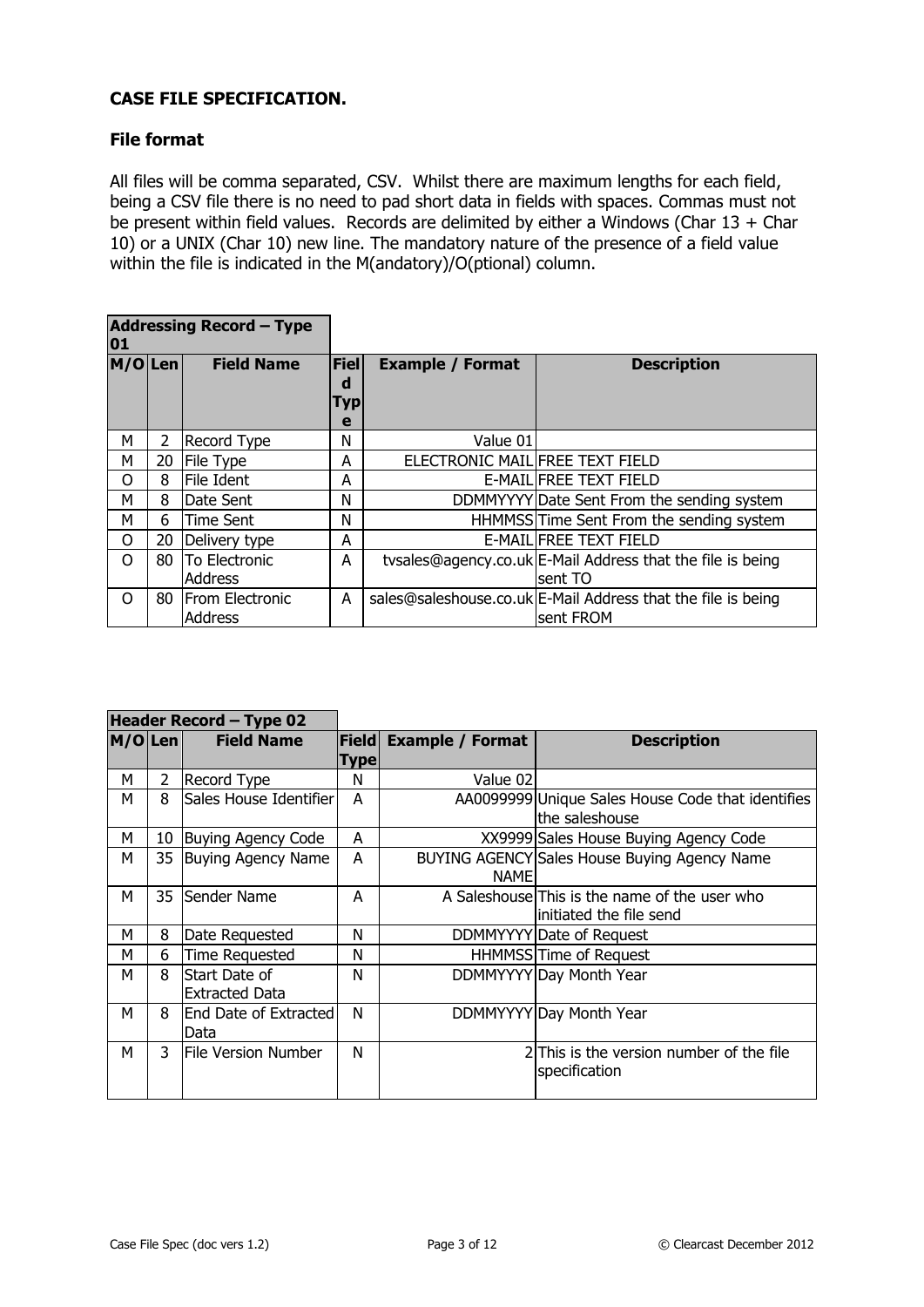| <b>Schedule Area Header Record</b><br>$-$ Type 03 |                |                                        |               |                         |                                                                                   |
|---------------------------------------------------|----------------|----------------------------------------|---------------|-------------------------|-----------------------------------------------------------------------------------|
| $M/O $ Len                                        |                | <b>Field Name</b>                      | Field<br>Type | <b>Example / Format</b> | <b>Description</b>                                                                |
| M                                                 | 2              | Record Type                            | N             | Value 03                |                                                                                   |
| M                                                 | 15             | Campaign Number                        | A             |                         | X999999 Unique Sales House Campaign<br>Number. Must be unique within the<br>file. |
| $\circ$                                           | 35             | Owner of Schedule                      | A             |                         | A Buyer Agency Buyer Name                                                         |
| $\overline{0}$                                    | $\overline{4}$ | Interactive Service<br>Provider        | A             |                         | inot used                                                                         |
| M                                                 | 35             | Advertiser Name                        | A             |                         | DUMMY ADVERTISER Sales House Advertiser Name                                      |
| M                                                 | 35             | <b>Product Name</b>                    | A             |                         | DUMMY PRODUCT Sales House Product Name                                            |
| M                                                 | 8              | Campaign Schedule<br><b>Start Date</b> | N             |                         | DDMMYYYY Day Month Year                                                           |
| M                                                 | 8              | Campaign Schedule<br>End Date          | N             |                         | DDMMYYYY Day Month Year                                                           |
| $\overline{O}$                                    | 9              | Demographic                            | A             |                         | See Attached List Demographic Audience Code                                       |
| O                                                 | 9              | <b>CARIA Campaign</b><br>Approval ID   | N             |                         | 999999999 CARIA Campaign Approval ID for the<br>Campaign                          |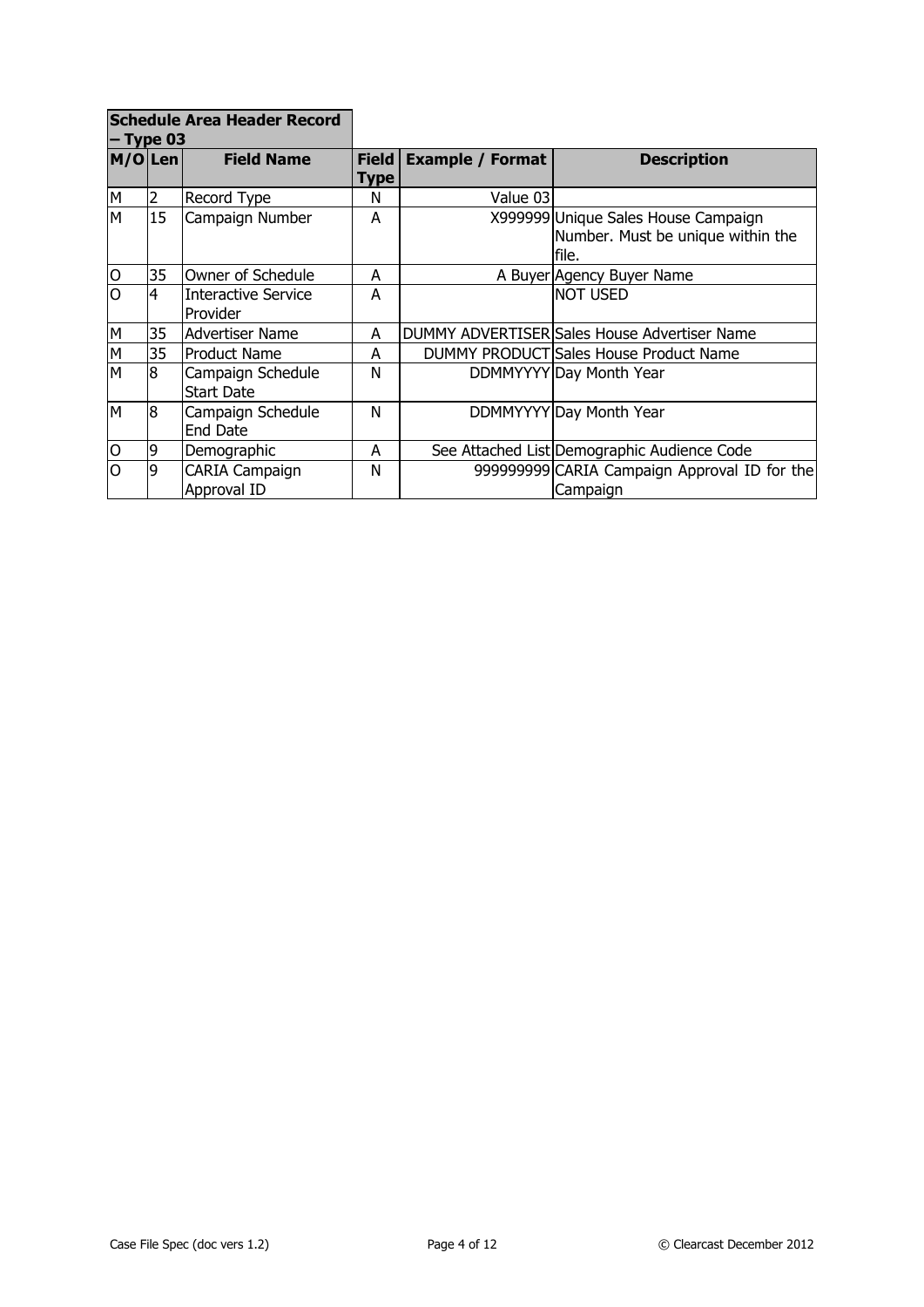|                         | Spot Record - Type 04 |                                                            |             |                             |                                                                                                |
|-------------------------|-----------------------|------------------------------------------------------------|-------------|-----------------------------|------------------------------------------------------------------------------------------------|
| M/OLen                  |                       | <b>Field Name</b>                                          | <b>Type</b> | Field Example / Format      | <b>Description</b>                                                                             |
| M                       | 2                     | Record Type                                                | N           | Value 04                    |                                                                                                |
| M                       | 15                    | Campaign Number                                            | A           |                             | X999999 Unique Sales House Campaign<br>Number. Must be a corresponding<br>Type 03 record.      |
| O                       | 10                    | Spot Number                                                | N           |                             | 999999999 Unique Sales House Spot Number                                                       |
| M                       | 7                     | Barb Station Code + STI<br>Code                            | N           |                             | 99999999 5 character Barb Station Codes $+2$<br>character STI code                             |
| O                       | 2                     | Platform Indicator                                         | Hex         |                             | 00 Platform Indicator                                                                          |
| $\overline{M}$          | ø                     | Date of Transmission                                       | N           |                             | DDMMYYYY Day Month Year                                                                        |
| $\overline{\mathsf{N}}$ | 6                     | Predicted Break Time or<br><b>Actual Transmission Time</b> | N           |                             | HHMMSS Hours Minutes Seconds (30.59 Hr<br>Clock)                                               |
| $M_{\odot}$             | $\overline{4}$        | Spot Length                                                | N           |                             | 9999 Duration/length of Spot in Seconds                                                        |
| $\overline{O}$          | $\overline{4}$        | Spot Rate                                                  | A           |                             | Various Rate Card Spot Rate Code                                                               |
| $\overline{O}$          | 40                    | Spot Expenditure                                           | N           |                             | 999999.99 Spot Expenditure                                                                     |
| $\overline{O}$          | 40                    | <b>Spot Currency</b>                                       | A           |                             | POUNDS STERLING Description of Currency. Must be<br>either POUNDS STERLING or EUROS            |
| O                       | 40                    | Programme Details                                          | Α           |                             | NEWS Programme Name                                                                            |
| $\overline{O}$          | 40                    | Going in to Programme<br><b>Details</b>                    | A           |                             | WEATHER If End Break Programme Going In to                                                     |
| O                       | 1                     | Position in Programme                                      | A           |                             | C or E Centre or End                                                                           |
| $\overline{O}$          | 7                     | Actual TVR's for<br>Demographic                            | N           |                             | 999.999 Actual TVR's for spot for campaign<br>Demographic                                      |
| O                       | 9                     | <b>Actual Impacts for</b><br>Demographic                   | N           |                             | 999999999 Actual Impacts to Derive Universe<br>for campaign Demographic                        |
| 0                       | 7                     | <b>NOT USED</b>                                            | N           |                             | n/a NOT USED                                                                                   |
| 0                       | 9                     | <b>NOT USED</b>                                            | N           |                             | n/a NOT USED                                                                                   |
| $\overline{O}$          | 6                     | 30 sec Rate Card<br>weighting factor                       | N           |                             | 9.9999 Conversion Factor to 30 second                                                          |
| O                       | 1                     | Type of Rating / Tvr                                       | A           |                             | P or L or C Predicted (P), Live (L), Consolidated<br>(C                                        |
| $\overline{O}$          | $\mathbf{1}$          | <b>Transmitted Flag</b>                                    | A           |                             | Y or $N Yes(Y)$ , No $(N)$                                                                     |
| $\overline{O}$          | $\mathbf 1$           | Top & Tail Flag                                            | A           |                             | Y or $N Yes (Y)$ , No $(N)$                                                                    |
| O                       | 20                    | NOT USED                                                   | A           |                             | inot used                                                                                      |
| O                       | 2                     | Commercial Interactive<br>Type                             | N           |                             | The Commercial Interactive Type as<br>described in BARB Specification<br><b>BARB 2002LSP01</b> |
| O                       |                       | <b>Spot Status</b>                                         | A           |                             | B or O Booking, Option                                                                         |
| $\overline{O}$          | 15                    | Clock / Film No or<br><b>Industry Code</b>                 | A           | AAA/BBBC123/030 Copy Number |                                                                                                |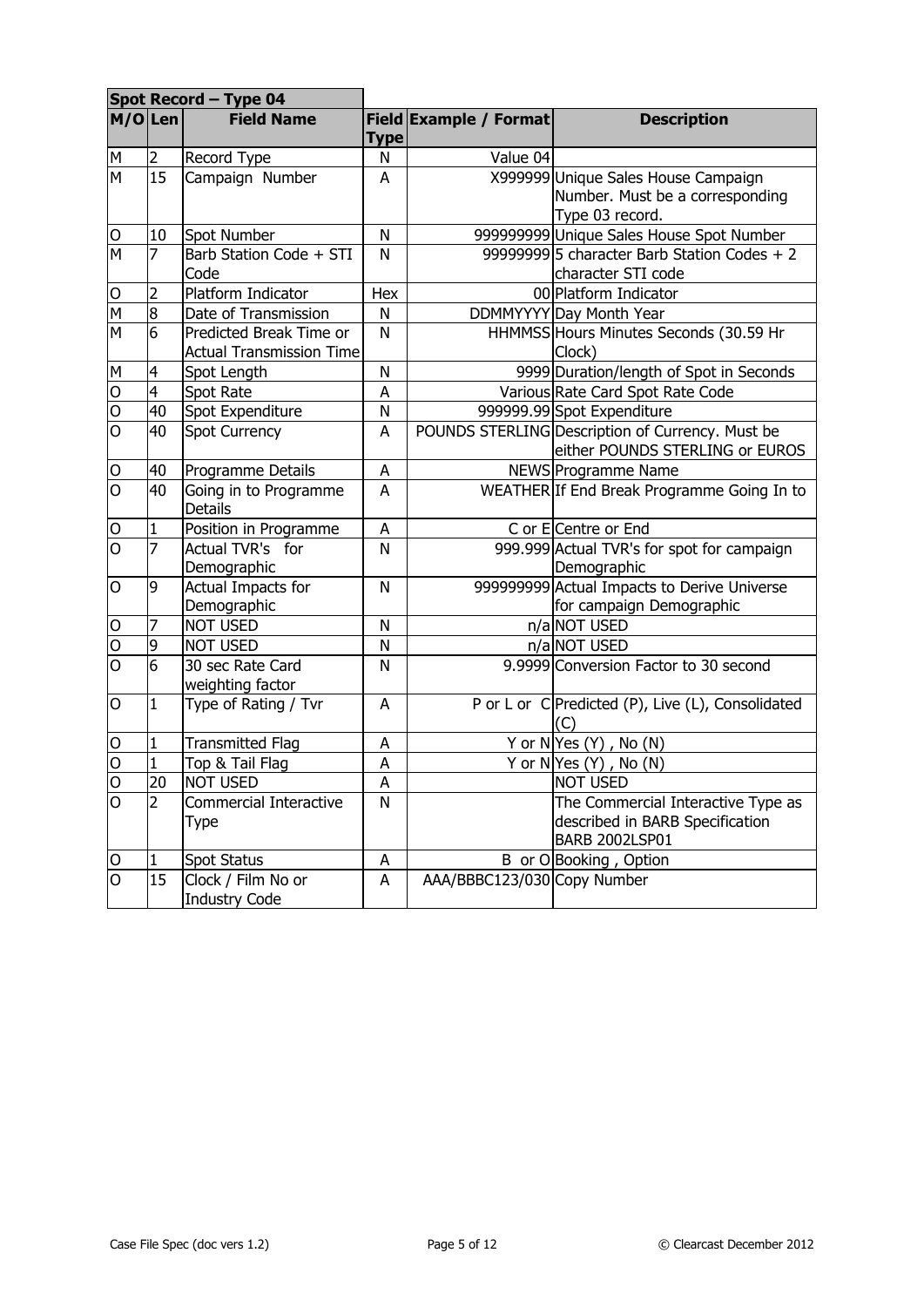| Trailer Record - Type 99 |             |                     |               |                         |                           |
|--------------------------|-------------|---------------------|---------------|-------------------------|---------------------------|
| M/ Le                    |             | <b>Field Name</b>   | Field $\vert$ | <b>Example / Format</b> | <b>Description</b>        |
|                          | $\mathbf n$ |                     | <b>Type</b>   |                         |                           |
| M                        |             | Record Type         |               | Value 99                |                           |
| lo                       |             | Record Count        |               | 9999999                 | Number of records in File |
| M                        |             | Number of Schedules | ١N            | 99999                   | No of Schedules           |

#### **Station Codes for Commercial Transmissions**

Please see BARB 2010 [Appendix AP07](http://www.agbnielsen.co.uk/agb/files/ClientServices/BARB%20Specifications/Appendices/BARB2002AP07.doc) for a list of codes.

#### **STI Codes**

Please see BARB 2010 [Appendix AP07](http://www.agbnielsen.co.uk/agb/files/ClientServices/BARB%20Specifications/Appendices/BARB2002AP07.doc) for a list of codes.

#### **Platform Indicators**

Please see BARB 2010 [Appendix](http://www.agbnielsen.co.uk/agb/files/ClientServices/BARB%20Specifications/Appendices/BARB2002AP06.doc) AP06 for a list of codes.

#### **Sales House Code**

The following Codes will be used by each Sales House to identify itself.

| <b>Sales House</b> | <b>Short Name</b> |
|--------------------|-------------------|
| ITV                | <b>ITV</b>        |
| Channel 4          | CH <sub>4</sub>   |
| <b>BSkyB</b>       | <b>SKY</b>        |
| <b>FIVE</b>        | CH <sub>5</sub>   |
| <b>RTE</b>         | <b>RTE</b>        |
| <b>IDS</b>         | <b>IDS</b>        |
| <b>GMTV</b>        | <b>GMT</b>        |
| Turner             | <b>TUR</b>        |
| TV <sub>3</sub>    | TV3               |
| TG4                | TG4               |
| Dolphin            | <b>DOL</b>        |
| <b>Jetix</b>       | <b>JET</b>        |
| <b>MEMS</b>        | <b>MEMS</b>       |
| Media Icon         | <b>MICON</b>      |
| Sunrise            | <b>SUNRS</b>      |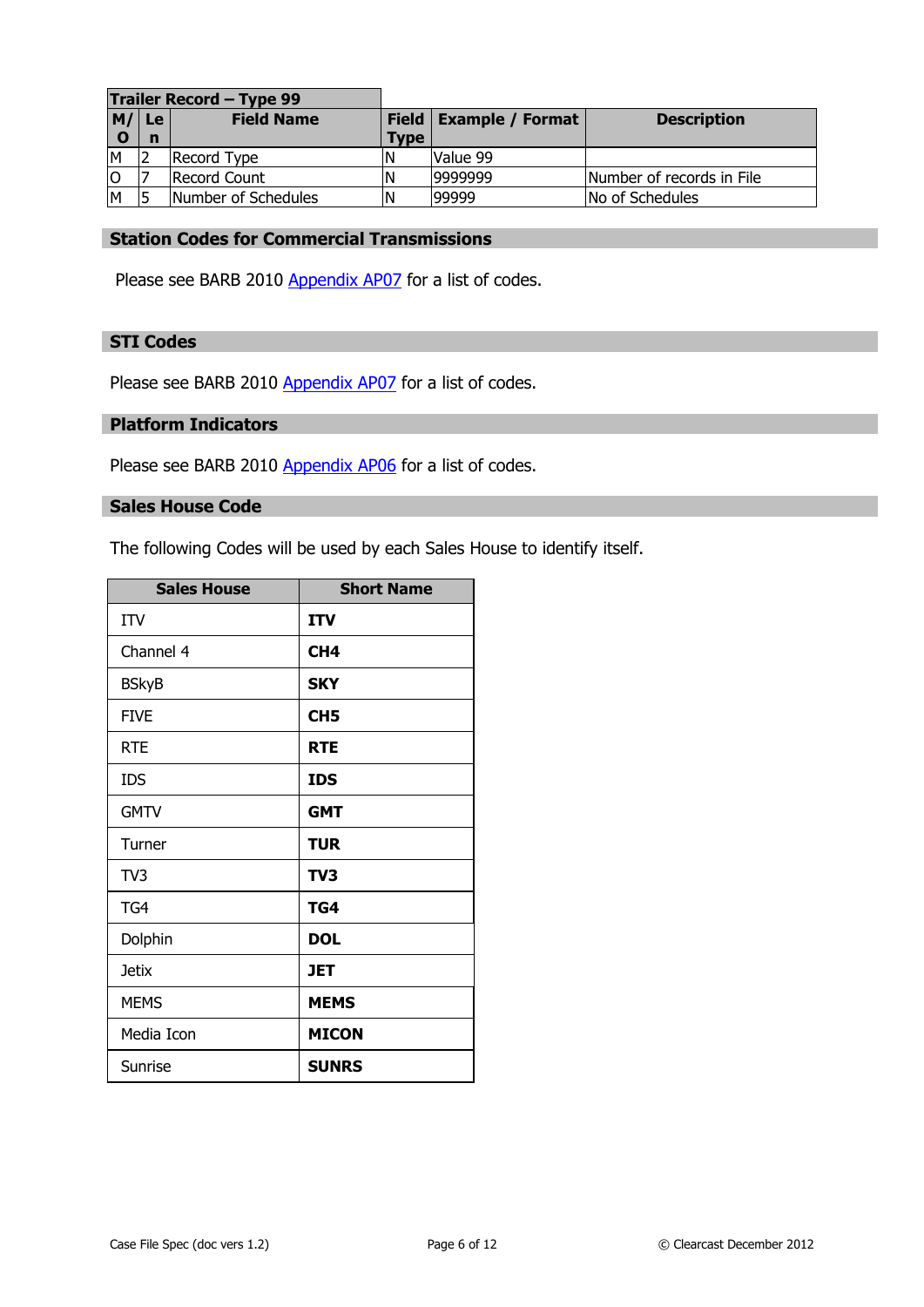## **UK Standard Audience / Demographic Names**

The current standard UK audience codes are as per the tables below.

| <b>Audience type</b> | <b>Audience Name</b>     | <b>Audience Code (v2 file spec)</b> |
|----------------------|--------------------------|-------------------------------------|
| <b>Adults</b>        | Adults                   | <b>ADLT</b>                         |
|                      | Adults 16-24             | $-25$                               |
|                      | Adults 16-34             | $-35$                               |
|                      | Adults 25-34             | 2534                                |
|                      | <b>ABC1 Adults</b>       | ABC1 ADLT                           |
|                      | ABC1 Adults 16-34        | ABC1-35                             |
| <b>Children</b>      | <b>Children</b>          | СH                                  |
| <b>Homes</b>         | Homes                    | <b>HOMES</b>                        |
| <b>Housewives</b>    | <b>Housewives</b>        | <b>HWV</b>                          |
|                      | Housewives with Children | HWV+CH                              |
|                      | Housewives 16-34         | <b>HWV-35</b>                       |
|                      | <b>ABC1 Housewives</b>   | ABC1HWV                             |
|                      | ABC1 Housewives 16-34    | ABC1HWV-35                          |
| <b>Individuals</b>   | All Individuals          | ALL                                 |
| Men                  | Men                      | MEN                                 |
|                      | Men 16-24                | <b>MEN-25</b>                       |
|                      | Men 16-34                | <b>MEN-35</b>                       |
| Women                | Women                    | <b>WMN</b>                          |
|                      | <b>Women 16-24</b>       | <b>WMN-25</b>                       |
|                      | Women 16-34              | <b>WMN-35</b>                       |
|                      | ABC1 Women               | ABC1WMN                             |
|                      | ABC1 Women 16-34         | ABC1WMN-35                          |

#### **Most Common Audiences**

#### **Other Audiences**

| <b>Audience type</b> | <b>Audience Name</b> | <b>Audience Code (v2 file spec)</b> |
|----------------------|----------------------|-------------------------------------|
| <b>Adults</b>        | Adults 16-44         | $-45$                               |
|                      | Adults 16-54         | $-55$                               |
|                      | Adults 25-44         | 2544                                |
|                      | Adults 25-54         | 2554                                |
|                      | Adults 35-44         | 3544                                |
|                      | Adults 35-54         | 3554                                |
|                      | Adults 35-64         | 3564                                |
|                      | Adults 45+           | $45+$                               |
|                      | ABC1 Adults 16-44    | ABC1-45                             |
|                      | ABC1 Adults 35-44    | ABC13544                            |
|                      | ABC1 Adults 35-54    | ABC13554                            |
|                      | ABC1 Adults 35+      | ABC135+                             |
| <b>Children</b>      | Children 4-9         | $CH-10$                             |
|                      | Children 10+         | CH10+                               |
| <b>Boys</b>          | <b>Boys</b>          | <b>BOYS</b>                         |
|                      | <b>Boys 4-10</b>     | <b>BOYS-10</b>                      |
|                      | Boys $10+$           | BOYS10+                             |
| Girls                | Girls                | <b>GIRLS</b>                        |
|                      | Girls 4-9            | GIRLS-10                            |
|                      | Girls $10+$          | GIRLS10+                            |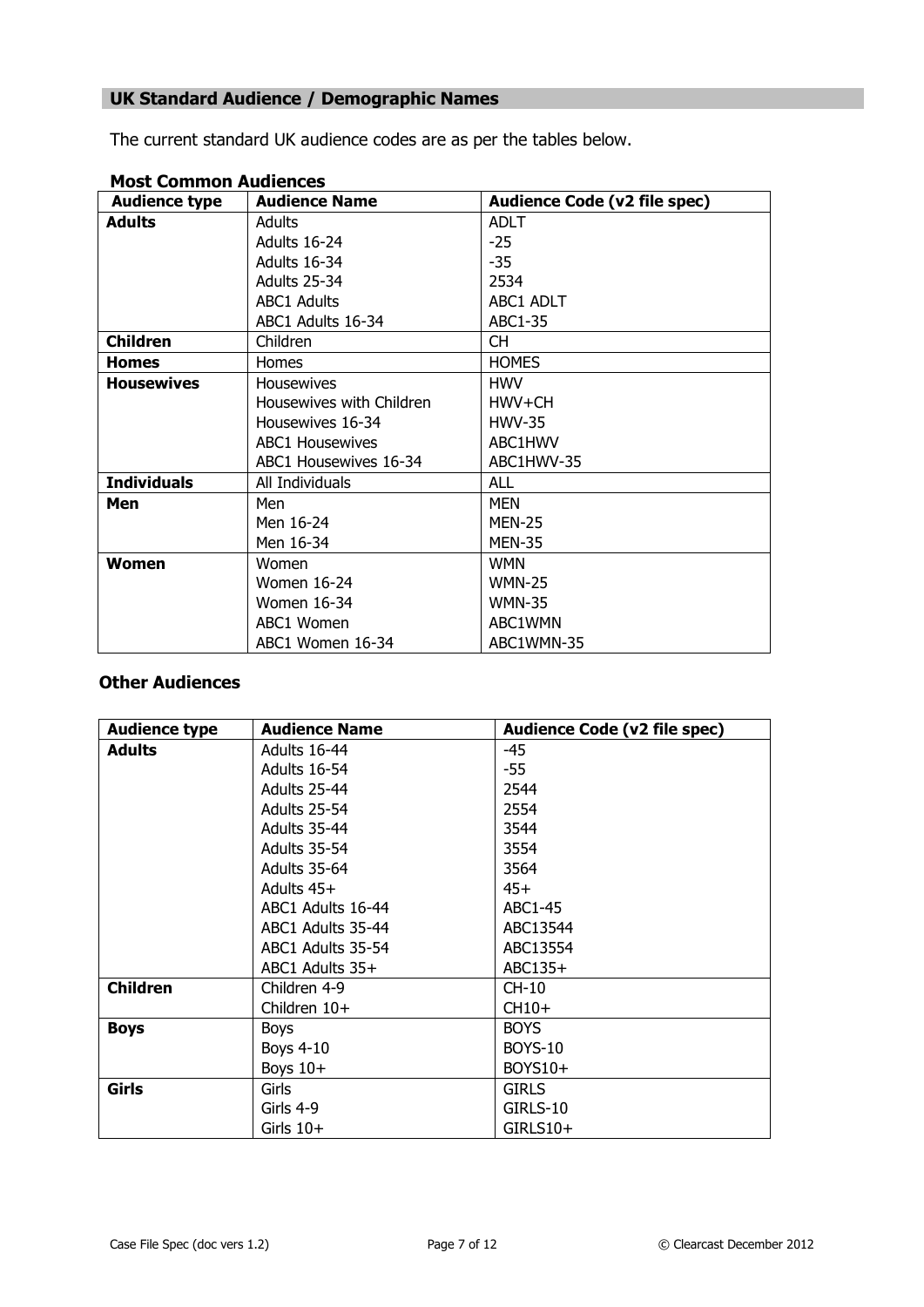| <b>Housewives</b> | Housewives 16-44          | <b>HWV-45</b>  |
|-------------------|---------------------------|----------------|
|                   | Housewives 16-54          | <b>HWV-55</b>  |
|                   | Housewives 35-44          | <b>HWV3544</b> |
|                   | Housewives 35-54          | HWV3554        |
|                   | Housewives 45-54          | <b>HWV4554</b> |
|                   | Housewives 35+            | $HWV35+$       |
|                   | <b>ABC1 Housewives 35</b> | ABC1HWV35+     |
| Men               | Men 16-44                 | <b>MEN-45</b>  |
|                   | Men 16-54                 | <b>MEN-55</b>  |
|                   | Men 16-64                 | <b>MEN-65</b>  |
|                   | Men $25+$                 | MEN25+         |
|                   | Men 25-34                 | <b>MEN2534</b> |
|                   | Men 25-44                 | <b>MEN2544</b> |
|                   | Men 25-54                 | <b>MEN2554</b> |
|                   | Men 25-64                 | <b>MEN2564</b> |
|                   | Men $35+$                 | MEN35+         |
|                   |                           |                |
|                   | Men 35-44                 | <b>MEN3544</b> |
|                   | Men 35-54                 | <b>MEN3554</b> |
|                   | Men 35-64                 | <b>MEN3564</b> |
|                   | Men $45+$                 | MEN45+         |
|                   | Men 45-54                 | <b>MEN4554</b> |
|                   | Men 45-64                 | <b>MEN4564</b> |
|                   | Men $55+$                 | MEN55+         |
|                   | ABC1 Men                  | ABC1MEN        |
|                   | ABC1 Men 16-34            | ABC1MEN-35     |
|                   | ABC1 Men 16-54            | ABC1MEN-55     |
|                   | ABC1 Men 25-34            | ABC1MEN2534    |
|                   | ABC1 Men 25-54            | ABC1MEN2554    |
|                   | ABC1 Men 25+              | ABC1MEN25+     |
|                   | ABC1 Men 35-54            | ABC1MEN3554    |
|                   | $ABC1$ Men $35+$          | ABC1MEN35+     |
|                   | ABC1 Men 55+              | ABC1MEN55+     |
| <b>Women</b>      | Women 16-44               | <b>WMN-45</b>  |
|                   | <b>Women 16-54</b>        | <b>WMN-55</b>  |
|                   | Women 16-64               | <b>WMN-65</b>  |
|                   | Women 25+                 | $WMN25+$       |
|                   | <b>Women 25-34</b>        | <b>WMN2534</b> |
|                   | <b>Women 25-44</b>        | <b>WMN2544</b> |
|                   | <b>Women 25-54</b>        | <b>WMN2554</b> |
|                   | <b>Women 25-64</b>        | <b>WMN2564</b> |
|                   | Women 35+                 | $WMN35+$       |
|                   | <b>Women 35-44</b>        | <b>WMN3544</b> |
|                   | <b>Women 35-54</b>        | <b>WMN3554</b> |
|                   | <b>Women 35-64</b>        | <b>WMN3564</b> |
|                   | Women 45+                 | $WMN45+$       |
|                   | <b>Women 45-54</b>        | <b>WMN4554</b> |
|                   | <b>Women 45-64</b>        |                |
|                   |                           | <b>WMN4564</b> |
|                   | Women $55+$               | $WMN55+$       |
|                   | <b>Women 55-64</b>        | <b>WMN5564</b> |
|                   | ABC1 Women 16-54          | ABC1WMN-55     |
|                   | ABC1 Women 35+            | ABC1WMN35+     |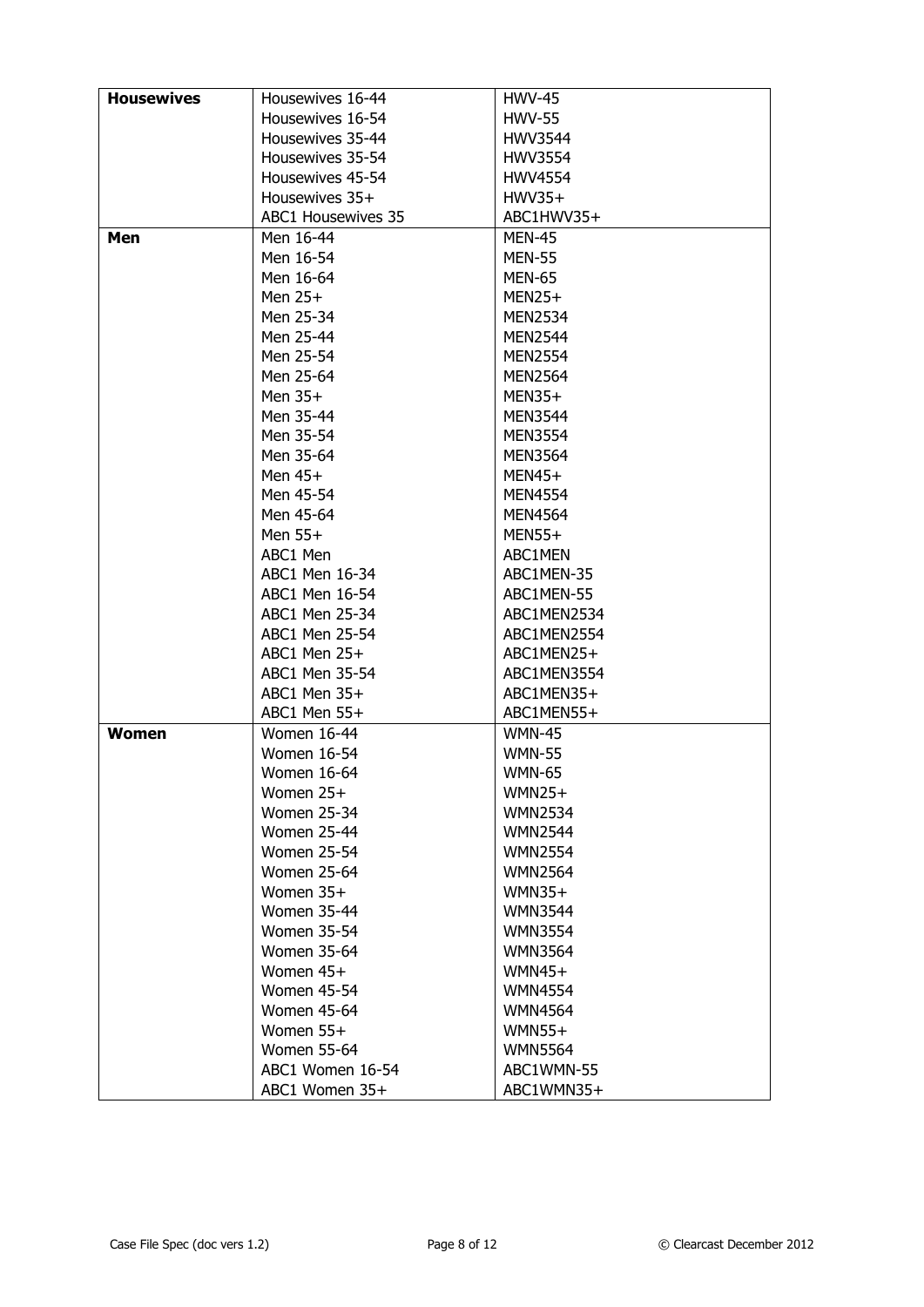## **Republic of Ireland Standard Audience / Demographic Names**

The current standard Republic of Ireland audience codes are as per the tables below.

| <b>Audience type</b> | <b>Audience Names/Code</b> |
|----------------------|----------------------------|
| <b>Individuals</b>   | Individuals 4+             |
| <b>Adults</b>        | Adults 15+                 |
|                      | Adults 15-24               |
|                      | Adults 15-34               |
|                      | Adults 35+                 |
|                      | <b>Adults ABC1</b>         |
|                      | Adults C2DE                |
|                      | <b>Adults F1F2</b>         |
| <b>Men/Males</b>     | Men $15+$                  |
|                      | Male 4-6                   |
|                      | Male 7-10                  |
|                      | Male 11-14                 |
|                      | Male 15-19                 |
|                      | Male 20-24                 |
|                      | Male 25-34                 |
|                      | Male 35-44                 |
|                      | Male 45-54                 |
|                      | Male 55-64                 |
|                      | Male $65+$                 |
|                      | Men AB                     |
|                      | Men C1                     |
|                      | Men C <sub>2</sub>         |
|                      | Men DE                     |
|                      | Men F1F2                   |
| <b>Women/Females</b> | Women 15+                  |
|                      | Female 4-6                 |
|                      | Female 7-10                |
|                      | Female 11-14               |
|                      | Female 15-19               |
|                      | Female 20-24               |
|                      | Female 25-34               |
|                      | Female 35-44               |
|                      | Female 45-54               |
|                      | Female 55-64               |
|                      | Female 65+                 |
|                      | Women AB                   |
|                      | Women C1                   |
|                      | Women C <sub>2</sub>       |
|                      | Women DE                   |
|                      | Women F1F2                 |
| <b>Children</b>      | Children 4-14              |
| <b>Housekeepers</b>  | Housekeepers               |
|                      | Hsk With Chld              |
|                      | Hsk 15-34                  |
|                      | Hsk 35-54                  |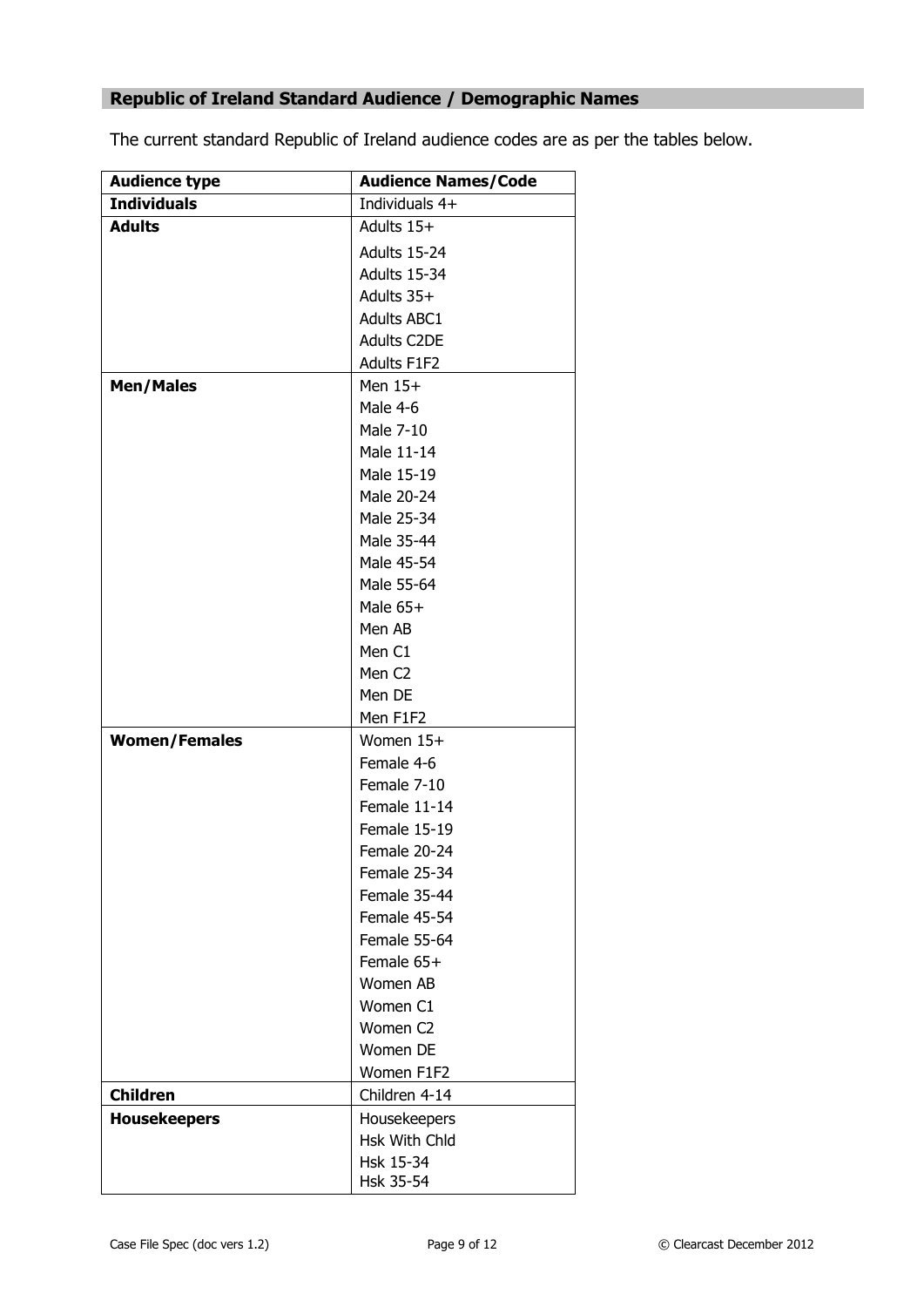| Housekeepers (cont.) | Hsk $55+$          |
|----------------------|--------------------|
|                      | Hsk AB             |
|                      | Hsk C1             |
|                      | Hsk C <sub>2</sub> |
|                      | Hsk DE             |
|                      | Hsk F1F2           |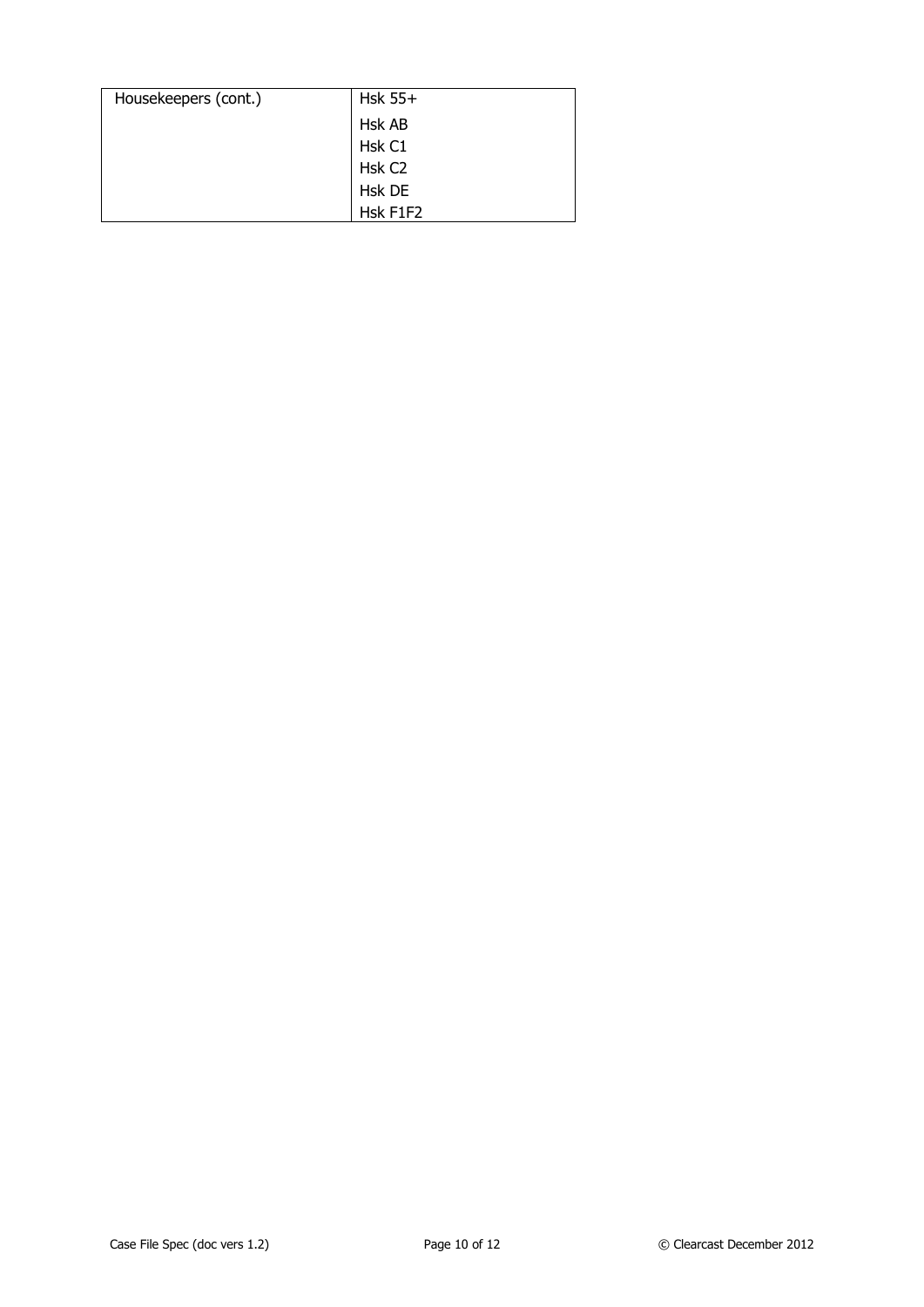## **Version Control**

Below is a list of changes to the document

## **Clearcast Case Specification**

| Version | Date.          | Author                                              | Description of Change                                                            |
|---------|----------------|-----------------------------------------------------|----------------------------------------------------------------------------------|
| 1.0     | $05-11-09$     | <b>Chris Mundy</b>                                  | Draft Version 1                                                                  |
| 1.1     | $15 - 11 - 10$ | Keith Rainsley<br>Al Hepworth<br><b>Chris Mundy</b> | Inclusion of Caria Approval Id in unused field in<br>Schedule Area Header Record |